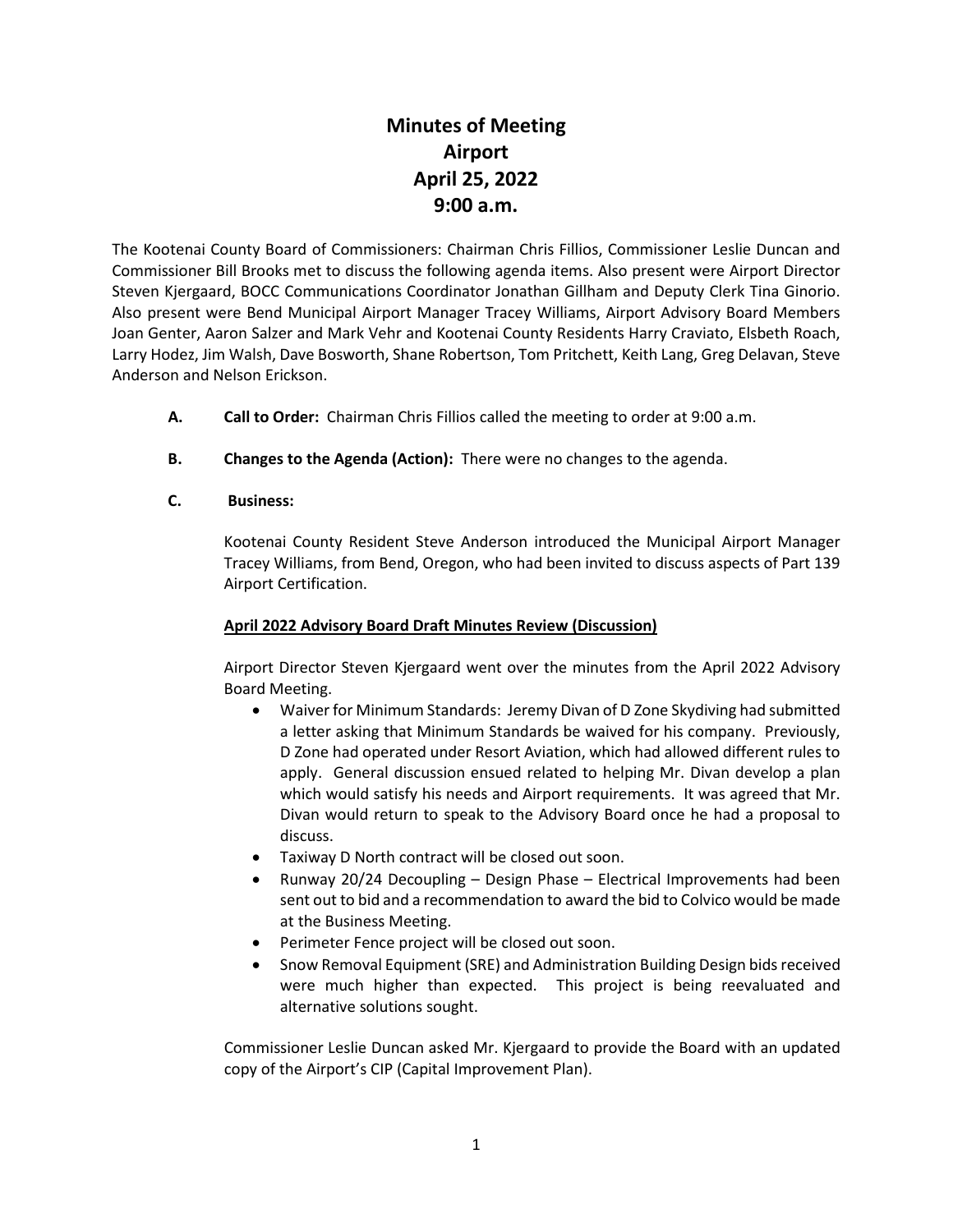- Gulfstream Road and Utility Extension Project was having issues related to connection points, particularly with the water lines.
- Infinite Apron Utility Extension Project's individual cost was estimated at \$80,000 per lot.
- Runway 6-24 Rehab's design and survey work has begun. Coring and falling weight assessments were ongoing.
- Sewer Inventory was almost done.
- ATCT (Air Traffic Control Towers) there would be a meeting later this week to discuss next steps.
- CIP Update The Airport received \$295,000 in funding this year from the Bipartisan Infrastructure Bill. They plan to put the money into the SRE project this year and into needed equipment in the future.
- The CDA Airport Association asked the Board to arrange an independent assessment of the expense of maintaining Part 139 certification for the Airport.

### **Part 139 Presentation: Tracy Williams, A.A.E., ACE, Bend, OR Municipal Airport (Discussion)**

Ms. Williams stated she had been an airport executive for over 30 years, in different states, and listed her certifications, qualifications and educational achievements. She said she had worked in international, military and general aviation airports.

She remarked that she had been invited to speak by members of the CDA Airport Association because her airport was similar to the Kootenai County Airport. She said the Bend Municipal Airport (BMA) did not have a Part 139 certification and had no plans to get one.

Ms. Williams provided a list of comparisons between the two airports, including that hers had 141,000 operations last year and expected 160,000 this year, while CDA had 125,000 last year. She noted that, under the Bipartisan Infrastructure Bill, her airport would receive \$763,000 per year, over the next five years, while CDA would get \$295,000. She discussed her progress toward securing an Air Traffic Control Tower and its financial impact.

Ms. Williams said she did not have an Airport Advisory Board, but indicated that one was not needed because she personally met with all stakeholders so frequently and provided them with a monthly newsletter.

Ms. Williams listed the changes BMA would have to make in order to get a Part 139 Certification. She recommended that the CDA Airport have a cost-benefit analysis made to show whether it would be more beneficial to keep the certification or not. She speculated that maintaining the certificate probably added as much as \$1 million to the airport's operating costs.

Mr. Kjergaard asked whether, when the CDA Airport Association contacted her, she thought she had been contacted by Airport staff.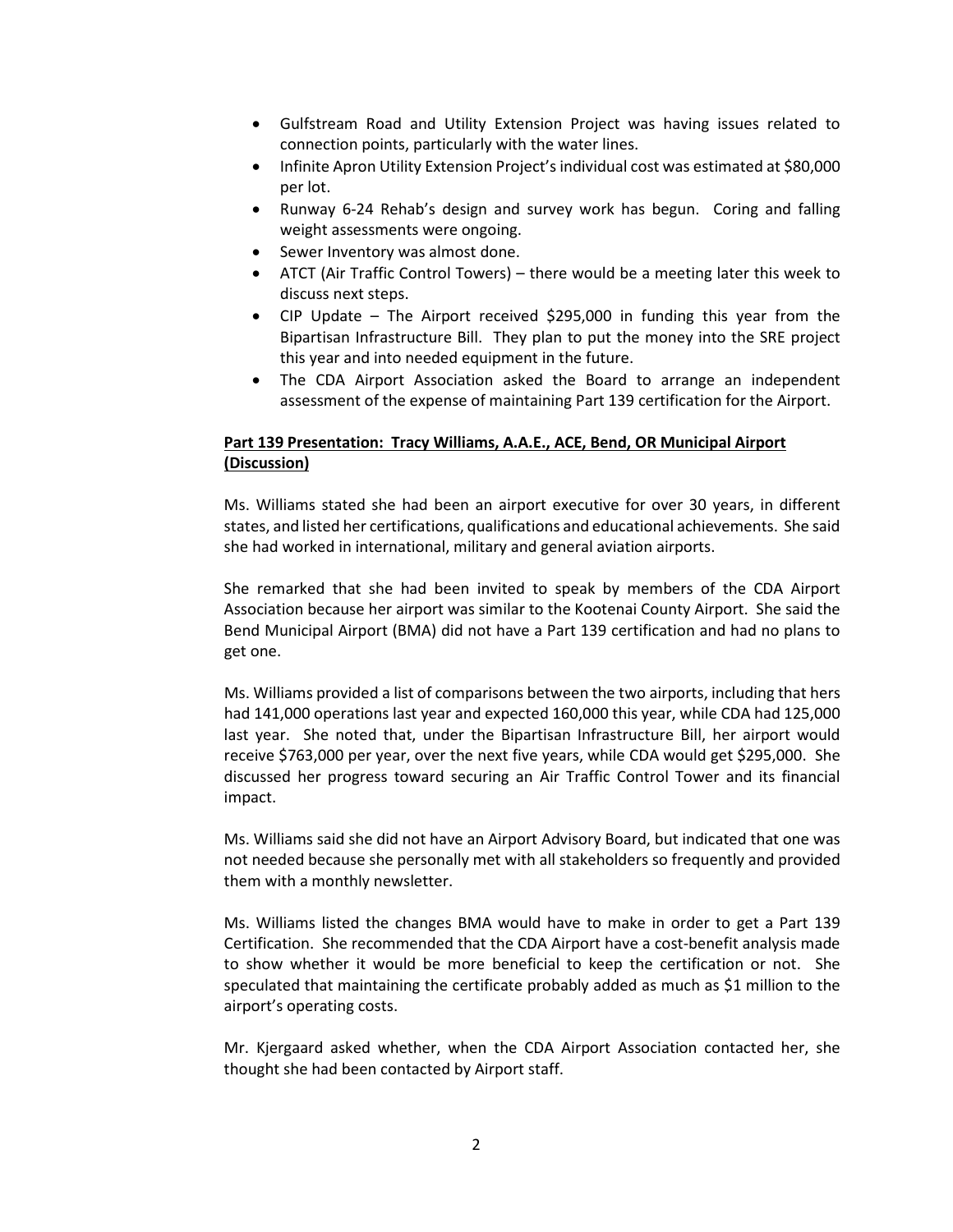Ms. Williams replied that she had thought it was an official communication.

Mr. Kjergaard asked several other questions related to her experiences with Part 139 Certification. He noted that the two airports differed in a number of ways: acreage, weight capacity, runways, presence of air taxis and commuter services, operating budget, number of ground leases and the number of hangars owned by the airport itself.

In response to a question from Chairman Fillios, Ms. Williams stated that her airport had 340 to 350 operations per day, during last summer's peak season.

Mr. Anderson thanked Ms. Williams for her presentation. He pointed out that BMA did not charge lessees for water and sewer.

Commissioner Duncan remarked that she was working on an arrangement with Hayden Area Regional Sewer Board (HARSB) to reduce costs, but it would probably not be completed for a year.

Kootenai County Resident Shane Robertson asked Ms. Williams for additional cost and revenue details from BMA.

#### **Part 139 Airport Classification/Certification Scope (Discussion)**

Mr. Kjergaard recommended that the Airport Advisory Board offer a workshop during which the Airport Association members could consider the level of service they wished to receive. He noted that the FAA (Federal Aviation Administration) would no longer inspect the Airport if the Part 139 Certification was dropped.

Commissioner Duncan indicated she would like to have a cost-benefit analysis performed.

Commissioner Brooks said he would like to know how much such an analysis would cost.

Mr. Kjergaard called attention to the information he had provided the Commissioners, which showed a rough estimate of the prices from several entities.

Airport Advisory Board Member Joan Genter voiced her support for the suggestion of a workshop.

Mr. Anderson asked that the Board direct Mr. Kjergaard to put together a "scope of work" statement, do an RFP (Request for Proposal) and get a firm estimate of the cost.

Ms. Williams stated she would provide Mr. Kjergaard with contact numbers for companies that could provide the cost-benefit analysis.

**D. Public Comment:** This section is reserved for citizens wishing to address the Board regarding a County related issue. Idaho Law prohibits Board action on items brought under this section except in an emergency circumstance. Comments related to future public hearings should be held for that public hearing. There were no additional public comments.